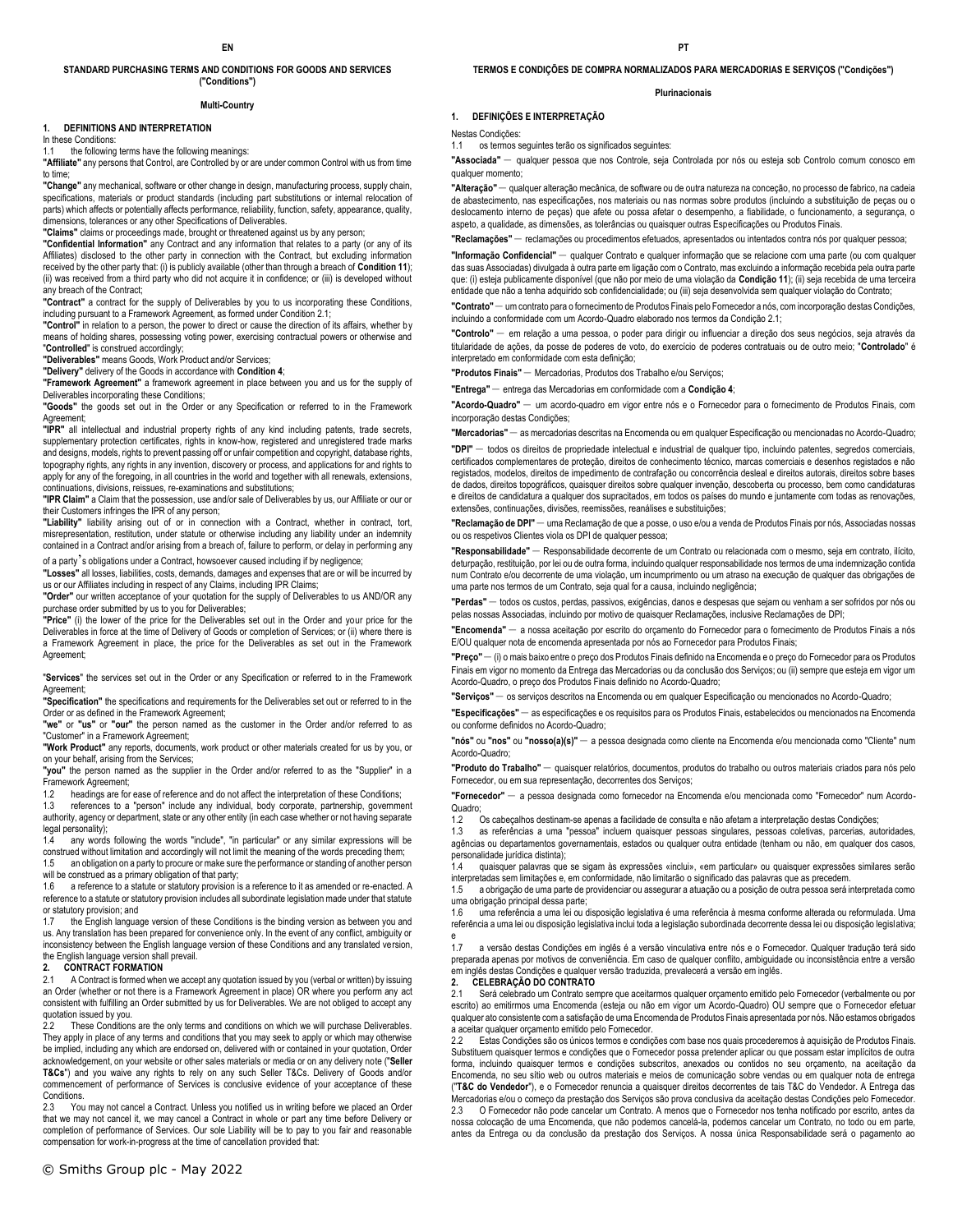2.3.1 such compensation will not include any loss of profits OR any indirect or consequential loss; and

2.3.2 where Goods are not manufactured specifically for us to our Specification, our sole Liability will be to pay you a fair and reasonable restocking charge.<br>3. QUALITY CONTROL & TESTING

#### **3. QUALITY CONTROL & TESTING**

3.1 The quantity, description and Specification of Deliverables will be as set out in the Order. You must not make any Change to Deliverables without our prior written consent. You will carry out any reasonable Change that we request to any Deliverables. We will negotiate, in good faith, with you an agreed adjustment to the price, Delivery date or both as a result of a Change<br>3.2 You will maintain detailed quality control and manufacturing record

You will maintain detailed quality control and manufacturing records for the shorter of any maximum period permitted by law and ten (10) years from the date of Delivery (or such other period of time as set out in a Framework Agreement or Order), which we or a third party on our behalf may inspect or receive copies of on demand.

3.3 We may inspect and test Goods at any time prior to Delivery. You will allow us and our representatives to enter your premises to carry out such inspection and testing and will provide us with all facilities reasonably required. If, following such inspection or testing, we are not satisfied that the Goods will comply with Condition 5.1, you will take all steps necessary to ensure compliance.

3.4 You will maintain a quality control system that meets any international standard as required by us, or which is otherwise approved by us and such test and inspection system as we may require.

3.5 You may not deliver the Goods by separate instalments without our prior written consent. Instalments will be invoiced separately by you.

#### **4. DELIVERY OF GOODS / SUPPLY OF SERVICES**

4.1 Unless otherwise specified in an Order, you will deliver the Goods DDP (Incoterms 2010) to the address specified in the Order during our normal business hours on the date specified in the Order. You will be responsible for off-loading the Goods from the delivery vehicle. Delivery of the Goods will

occur when they have been off-loaded at the delivery address<br>4.2 You will perform Services in accordance with the app You will perform Services in accordance with the applicable timetable communicated to you or as set out in the Order to meet all Specifications.

4.3 Time is of the essence for performance of your obligations under the Contract. If you are late performing your obligations under the Contract, you will pay to us a sum equal to 1.5% of the Price for each week of delay up to a maximum of 15% of the Price. You and we agree that this amount is reasonable and proportionate AND the most effective way of compensating us for part or all of our losses arising from late performance. However, you and we intend that we should be able to recover general damages as well as such sums in circumstances where we have suffered loss in excess of such sums as a result of your late performance. Therefore, our rights to any such sums under this **Conditions 4.3** is without prejudice to any other rights which we may have under the Contract or otherwise in respect of late performance, including the right to sue for damages or other relief and/or to terminate the Contract. A claim for general damages for late performance will be reduced by the amount of such sums under this **Conditions 4.3** actually applied or paid in respect of such late performance.

4.4 Services will be accepted by us when we are satisfied that the Services comply with the Specifications.

4.5 You will make sure that the Goods are marked in accordance with our instructions and any applicable laws, rules and regulations and are properly packed and secured; marked with information on their origin; Delivery is accompanied by a prominently displayed delivery note showing the Order number, date of Order, type and quantity of Goods, and any special storage instructions; and delivered with all operating and safety instructions, clearly displayed warning notices and such other information as may be necessary for the proper use, maintenance and repair of the Goods.

4.6 If you fail to deliver the Goods on time we may terminate the Contract immediately by giving you notice, in which case you will refund any monies already paid by us in relation to the Goods that have not been delivered and indemnify us and our Affiliates against our Losses as a result of your failure to supply Goods, including obtaining substitute goods from another supplier.<br>4.7 We will have a reasonable period of time following Delivery to inspect Good

We will have a reasonable period of time following Delivery to inspect Goods. We may reject Goods which do not meet Specifications. We can also reject Goods which are more or less than the quantity or type Ordered or delivered prior to the date specified on the Order. Rejected Goods will be returned at your cost and expense. If we accept Goods delivered prior to the date specified on the Order we may charge you the cost of storing them until the actual specified Delivery date.

4.8 Risk in the Goods passes to us on the later of acceptance and Delivery. Ownership of the Goods passes to us on the earlier of payment of the Price and Delivery.

4.9 You will notify us in writing as soon you are aware that any Goods or the product support for the Goods are to be discontinued or made of "end of sale" or "end of life". At our request, you and we will agree in good faith a reasonable period of time during which you will keep agreed spare parts available for us for any discontinued, desupported, end of life or end of sale Goods.

#### **5. YOUR OBLIGATIONS**

5.1 You will make sure that the Goods will:

5.1.1 be of satisfactory quality, comprise genuine, new materials (which are not used, refurbished, reconditioned, remanufactured, counterfeit or of such age as to impair usefulness or safety) and be fit for any purpose notified by us to you;

5.1.2 conform to, satisfy and be capable of the Specifications;

5.1.3 be free from defects in design, materials and workmanship;<br>5.1.4 be sold to us with full and unencumbered title and not inf

be sold to us with full and unencumbered title and not infringe the IPR of any third party;

5.1.5 comply with all (i) applicable laws, (ii) regulatory requirements and (iii) standards and requirements of relevant statutory and regulatory bodies; and

5.1.6 be safe and without risk to health.

5.2 In respect of Services, You will:

5.2.1 perform Services with the best care, skill and diligence in accordance with best practice; 5.2.2 use personnel (and sufficient number of personnel) who are suitably skilled and experienced to

perform the Services;

5.2.3 make sure that the Services conform with our reasonable instructions, comply with Specifications, are performed to meet the purposes notified by us to you and do not infringe the IPR of any third party;

5.2.4 provide all equipment, tools and vehicles and other items required to provide the Services; 5.2.5 obtain and at all times maintain all licences and consents required for the provision of the Services;

5.2.6 comply with all applicable laws, regulations, regulatory policies, guidelines or industry codes which may apply to the provision of the Services; and<br>5.2.7 mot do or omit to do apything which may

not do or omit to do anything which may cause us or our Affiliates to lose any licence. authority, consent or permission required for our or their business.<br>5.3 You will observe all health and safety rules and req

You will observe all health and safety rules and regulations and any other security requirements that apply at any of our premises and ensure that your personnel are insured against all risks while working on our premises.

5.4 Without affecting any of our other rights or remedies, if you materially breach any of these Conditions OR any Goods (whether or not accepted in whole or in part) do not conform with **Condition 5.1** during the longer of (i) your warranty period for the Goods and (ii) 12 months following Delivery

Fornecedor de uma compensação justa e razoável pelo trabalho em curso no momento do cancelamento, desde que:

2.3.1 tal compensação não inclua qualquer perda de lucros OU qualquer perda indireta ou consequente; e 2.3.2 sempre que as Mercadorias não sejam fabricadas especificamente para nós de acordo com as nossas Especificações, a nossa única Responsabilidade será o pagamento de um encargo de reposição de existências justo e razoável.

#### **3. CONTROLO DE QUALIDADE E TESTAGEM**

3.1 A quantidade, a descrição e as Especificações dos Produtos Finais serão as estabelecidas na Encomenda. O Fornecedor não pode efetuar Alterações nos Produtos Finais sem o nosso consentimento prévio por escrito. O Fornecedor procederá a qualquer Alteração razoável que solicitemos em relação a quaisquer Produtos Finais. Em resultado da alteração, negociaremos de boa-fé com o fornecedor um ajuste consensual do preço, da data de Entrega ou de ambos.<br>3.2 O Fornecedor manterá um controlo de qualidade e registos de fabrico pormenorizado

3.2 O Fornecedor manterá um controlo de qualidade e registos de fabrico pormenorizados, por forma a que nós ou uma terceira entidade em nossa representação os possamos analisar ou solicitar cópias, durante o mais curto dos períodos seguintes: período máximo permitido por lei e dez (10) anos a contar da data de Entrega (ou outro período definido num Acordo-Quadro ou Encomenda).

3.3 Poderemos examinar e testar as Mercadorias em qualquer momento antes da entrega. O Fornecedor permitir-nos-á, bem como aos nossos representantes, a entrada nas suas instalações para a execução de tais exames e testes e providenciarnos-á todos os recursos razoavelmente solicitados. Se, na sequência de tais exames e testes, não ficarmos satisfeitos quanto à conformidade das Mercadorias com a Condição 5.1, o Fornecedor tomará todas as medidas necessárias para assegurar tal conformidade.

3.4 O Fornecedor manterá um sistema de controlo de qualidade que cumpra quaisquer normas internacionais que possamos exigir ou que seja por outra forma aprovado por nós, bem como o sistema de testagem e análise que possamos exigir.<br>3.5

3.5 O Fornecedor não pode fazer Entregas parcelares separadas das Mercadorias sem o nosso consentimento prévio por escrito. As Entregas parcelares serão faturadas separadamente pelo Fornecedor.

#### **4. ENTREGA DE MERCADORIAS / PRESTAÇÃO DE SERVIÇOS**

4.1 A menos que especificado de outra forma numa Encomenda, o Fornecedor entregará as Mercadorias em regime DDP (Incoterms 2010), na morada especificada na Encomenda, durante o nosso horário de expediente normal e na data especificada na Encomenda. O Fornecedor será responsável pela descarga das Mercadorias do veículo de Entrega. A Entrega das Mercadorias ocorrerá quando tiverem sido descarregadas na morada de entrega.

4.2 O Fornecedor prestará os Serviços em conformidade com o calendário aplicável que lhe seja comunicado ou conforme definido na Encomenda para cumprir todas as Especificações.

4.3 O tempo é de importância primordial para o cumprimento das obrigações do Fornecedor nos termos do Contrato. Se cumprir tardiamente as suas obrigações nos termos do Contrato, o Fornecedor pagar-nos-á uma soma equivalente a 1,5% do<br>Preço por cada semana de atraso, até um máximo de 15% do Preço. Nós e o Fornecedor concordamos que este razoável e equilibrado E constitui a forma mais eficaz de nos compensar por parte ou pela totalidade das nossas perdas decorrentes do cumprimento tardio. Porém, é intenção nossa e do Fornecedor que possamos recuperar danos gerais, bem como tais somas, em circunstâncias nas quais tenhamos sofrido perdas superiores a tais somas como resultado do cumprimento tardio do Fornecedor. Por conseguinte, o nosso direito a tais somas nos termos desta **Condição 4.3** não prejudica quaisquer outros direitos que possamos ter nos termos do Contrato ou por outra via a respeito do cumprimento tardio, incluindo o direito de intentar uma ação judicial de indemnização ou outro meio de reparação e/ou de rescindir o Contrato. Uma reclamação por danos gerais decorrente de cumprimento tardio será deduzida do montante de tais somas nos termos desta **Condição 4.3** efetivamente aplicadas ou pagas a respeito de tal cumprimento tardio.

4.4 Os Serviços serão aceites por nós quando ficarmos satisfeitos em relação à conformidade dos mesmos com as **Especificações** 

4.5 O Fornecedor assegurará que: as Mercadorias sejam marcadas em conformidade com as nossas instruções e com quaisquer leis, regras e regulamentos aplicáveis e sejam adequadamente acondicionadas e protegidas; as Mercadorias sejam marcadas com informações sobre a sua origem; a Entrega seja acompanhada por uma nota de encomenda, exibida com proeminência, que indique o número da Encomenda, a data da Encomenda, o tipo e a quantidade das Mercadorias e quaisquer instruções de armazenamento especiais; a Entrega seja acompanhada de todas as instruções de utilização e segurança, notificações de aviso claramente exibidas e todas as outras informações que possam ser necessárias para a utilização, a manutenção e a reparação adequadas das Mercadorias.

Se o Fornecedor não entregar as Mercadorias em devido tempo, poderemos rescindir o Contrato de imediato por notificação ao mesmo, em cujo caso o Fornecedor restituirá quaisquer quantias já pagas por nós em relação às Mercadorias que não foram entregues e indemnizar-nos-á, bem como às nossas Associadas, contra as nossas perdas resultantes do seu incumprimento no fornecimento das Mercadorias, incluindo a obtenção de mercadorias de substituição junto de outro fornecedor.

4.7 Após a Entrega, disporemos de um período razoável para examinar as Mercadorias. Poderemos rejeitar Mercadorias que não cumpram as Especificações. Também poderemos rejeitar Mercadorias que estejam acima ou abaixo da quantidade ou do tipo Encomendados ou que sejam entregues antes da data especificada na Encomenda. As Mercadorias rejeitadas serão devolvidas a expensas do Fornecedor. Se aceitarmos Mercadorias entregues antes da data especificada na Encomenda, poderemos cobrar ao Fornecedor o respetivo custo de armazenamento até à data de Entrega efetivamente especificada.

4.8 O risco relacionado com as Mercadorias é-nos transmitido no que ocorrer mais tarde: o momento da aceitação ou o momento da Entrega. A titularidade das Mercadorias é-nos transmitida no que ocorrer mais cedo: o pagamento do Preço ou a Entrega.

4.9 O Fornecedor notificar-nos-á por escrito logo que tome conhecimento de que quaisquer Mercadorias ou serviços de assistência às mesmas sejam descontinuados ou entrem em fase de "fim de venda" ou "fim de vida". A nosso pedido, nós e o Fornecedor concordaremos de boa-fé sobre um período razoável durante o qual o Fornecedor manterá disponíveis para nós as peças sobresselentes acordadas para quaisquer Mercadorias descontinuadas, sujeitas a interrupção de assistência, em fim de vida ou em fim de venda.

#### **5. OBRIGAÇÕES DO FORNECEDOR**

5.1 O Fornecedor certificar-se-á de que as Mercadorias:<br>5.1.1 sejam de qualidade satisfatória, constituíd: sejam de qualidade satisfatória, constituídas por materiais novos e genuínos (que não sejam usados, reconvertidos, recondicionados, refabricados, contrafeitos ou com uma antiguidade que comprometa a utilidade ou a segurança) e adequadas a qualquer finalidade por nós indicada ao Fornecedor;

5.1.2 satisfaçam, tenham capacidade para cumprir e estejam em conformidade com as Especificações;<br>5.1.3 estejam isentas de defeitos na conceção, nos materiais e na mão de obra:

estejam isentas de defeitos na conceção, nos materiais e na mão de obra;

5.1.4 nos sejam vendidas com titularidade plena e desonerada e não violem os DPI de qualquer terceira entidade;

5.1.5 cumpram na totalidade (i) as leis aplicáveis, (ii) os requisitos regulamentares e (iii) as normas e os requisitos das entidades reguladoras e legislativas relevantes; e

5.1.6 sejam seguras e isentas de riscos para a saúde.<br>5.2 Em relação aos Servicos o Fornecedor:

Ém relação aos Serviços, o Fornecedor:

5.2.1 prestará os Serviços com o maior cuidado, competência e diligência, em conformidade com as melhores práticas;

5.2.2 recorrerá a pessoas (em número suficiente) que tenham aptidões adequadas e experiência na prestação dos Serviços; 5.2.3 certificar-se-á de que os Serviços estejam em conformidade com as nossas instruções razoáveis, cumpram as Especificações, sejam prestados por forma a cumprirem as finalidades por nós indicadas ao Fornecedor e não violem os DPI de qualquer terceira entidade;

5.2.4 fornecerá a totalidade do equipamento, das ferramentas, das viaturas e de outros itens necessários à prestação dos Servicos:

5.2.5 obterá e manterá permanentemente todas as licenças e autorizações necessárias à prestação dos Serviços;

5.2.6 cumprirá a totalidade das leis, dos regulamentos, das políticas reguladoras, das diretrizes ou dos códigos sectoriais que se possam aplicar á prestação dos Serviços; e<br>5.2.7 mão procederá a atos ou omissô

5.2.7 não procederá a atos ou omissões que possam causar, a nós ou às nossas Associadas, a perda de qualquer licença, autorização, consentimento ou permissão que sejam necessários à condução dos nossos negócios ou dos negócios das nossas Associadas.

5.3 O Fornecedor observará todos os regulamentos e regras de segurança e quaisquer outros requisitos de proteção que se apliquem a quaisquer das nossas instalações e assegurará que o seu pessoal esteja coberto por um seguro contra todos os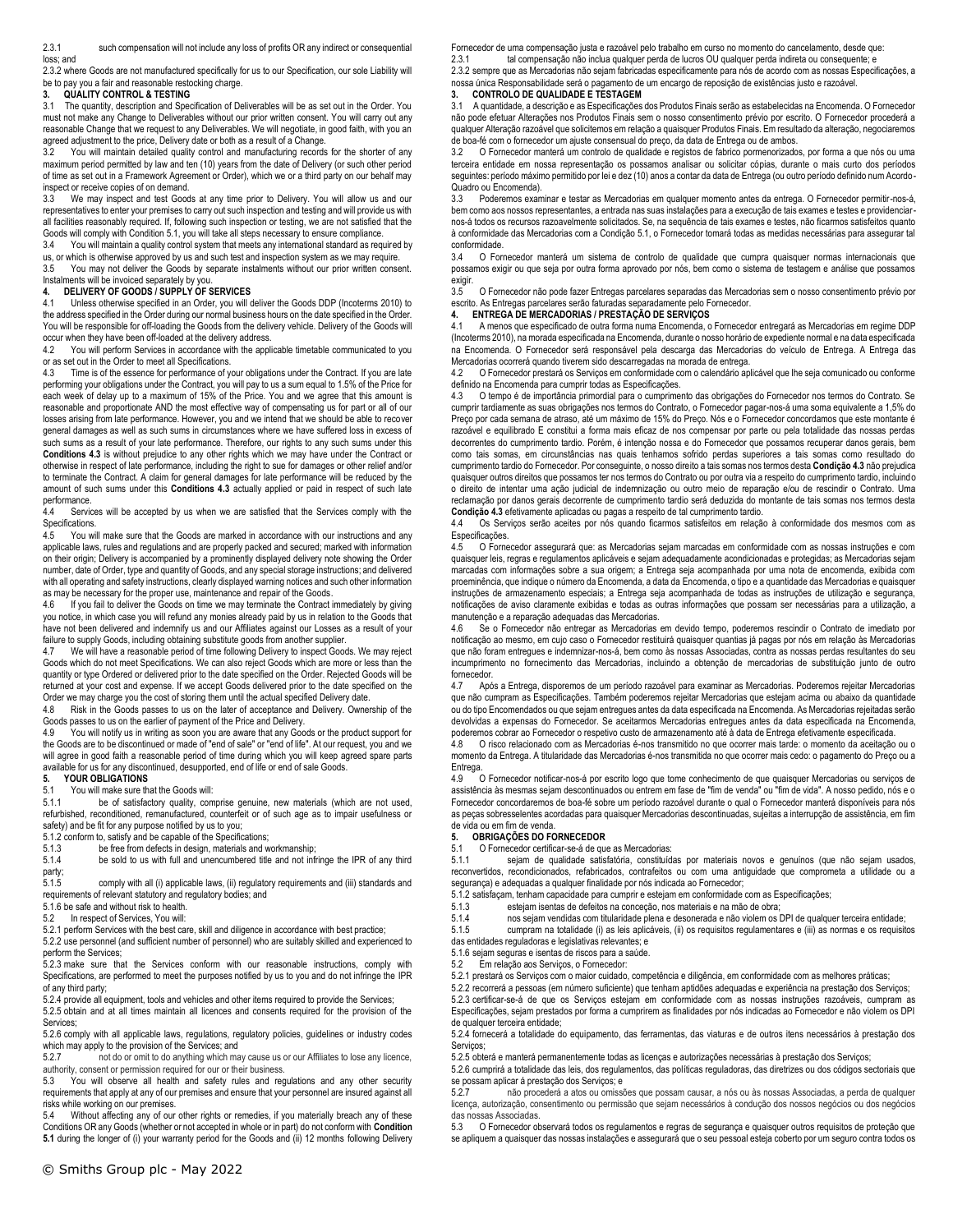OR any Services breach **Condition 5.2**, then we may:

5.4.1 terminate the Contract and any other existing Contracts immediately with notice: 5.4.2 require you, at our option, to promptly repair or replace the relevant Goods or reperform

the relevant Services free of charge;<br>5.4.3 reject the Deliverable reject the Deliverables (in whole or in part) and require you to refund the Price for the

relevant Deliverables;<br>5.4.4 accept accept the Deliverables subject to an equitable Price reduction; or

5.4.5 at your expense, repair or have a third party repair the Goods or reperform or have a third party reperform the Services and you will indemnify us and our Affiliates against our Losses

(including from any IPR Claims) arising from such breach.<br>5.5 **Condition 5.4** will apply to any repaired or repla 5.5 **Condition 5.4** will apply to any repaired or replacement Goods supplied under **Condition 5.4.2.**

5.6 If, as a result of any Goods not conforming with **Condition 5.1** or Services not conforming with **Condition 5.2** or otherwise representing an unreasonable risk of harm to the public or the environment, we determine a recall, removal or correction campaign ("campaign") is necessary or are required to carry out a campaign, we may implement such campaign and you will indemnify us and our Affiliates against all Losses incurred as a result of any such campaign.

### **6. OUR PROPERTY**

6.1 All patterns, dies, moulds or other tooling or materials, supplied by us or prepared or obtained by you for us at our cost ("**Tooling**"), will be marked with our name or as otherwise specified by us and will be and remain our exclusive property returnable in good condition on demand.<br>6.2 You will insure against all risks any Tooling and also any of your own tooling or port

You will insure against all risks any Tooling and also any of your own tooling or property which may be kept on our premises for the purposes of providing Deliverables. You will keep all Tooling safe and in good condition while in your custody and/or under your control. All Tooling will be kept separately from your stock and other inventory.

6.3 We reserve the right to charge to you the cost of any Tooling if it is destroyed or damaged or rendered unfit for the purpose for which it was originally manufactured while under your control.<br>6.4 You will not dispose of any Tooling other than in accordance with our prior written instruction

You will not dispose of any Tooling other than in accordance with our prior written instructions. You will not, at any time, use Tooling, nor will you allow Tooling to be used by anyone else for any purpose other than the supply of the Deliverables unless we have previously provided our consent in writing.

6.5 We will have the right to enter your premises and remove Tooling at any time without being liable for trespass or for damages of any sort.<br>7. ASSIGNMENT OF IPR

## **7. ASSIGNMENT OF IPR**

This **Condition 7** will apply if the Goods are to be made, modified or redesigned to our Specification. Any bespoke Specification or Work Product you create or have created for us will be treated as "Goods" for the purposes of this **Condition 7.**

7.2 We will own all present and future IPR (together with all economic and proprietary rights) in the Goods and our specification. Accordingly, you will not use our specification other than to manufacture the Goods for us. With full title guarantee, you:

7.2.1 assign to us all IPR in the Goods which subsist as at the date of the Contract;

7.2.2 assign to us (by way of present assignment of the future copyright) all future copyright in the Goods immediately upon its creation; and

7.2.3 agree to assign to us all other IPR in the Goods immediately upon its creation.<br>7.3 You will:

You will:

7.3.1 at your own cost, execute all such documents and do all such acts and things as we may request from time to time in order to secure our full right, title and interest in the IPR in the Goods; and

7.3.2 obtain the waiver of all moral rights (and any broadly equivalent rights) in the Goods.

7.4 The exception to **Condition 7.2** above is that any IPR in existing products, materials or data used to create Goods ("**Existing Materials**") will continue to belong to you (or your suppliers). You grant (and, where applicable, will ensure that your suppliers grant) to us, our Affiliates and our and their end customers a nonexclusive, perpetual, royaltyfree, irrevocable licence to use and to have used Existing Materials which form part of any Goods.

## **8. PRICE AND PAYMENT**

As long as you perform your obligations in accordance with the terms of the Contract, we will pay the Price to you in accordance with **Condition 8**.

8.2 The only sums of money we will pay in connection with the supply of the Deliverables are the Price which will be inclusive of all costs and expenses incurred by you including all packaging, insurance, carriage, duties and delivery costs.

8.3 Any sum payable under the Contract is exclusive of value added tax, sales tax and/or goods and services tax (and any other similar or equivalent taxes, duties, fees and levies imposed from time to time by any government or other authority) upon any supply made to us which will be payable in addition to that sum in the manner and at the rate prescribed by law from time to time but inclusive of all other taxes, fees and levies imposed from time to time by any government or other authority.

8.4 You may invoice us for the Price for the Goods following Delivery and for Services following completion.

8.5 Other than as set out in **Conditions 8.7** and **8.9**, each invoice will be payable by us within 60 days following the date on which the invoice is received by us, plus the number of days until our next payment run. You will send invoices to the address specified in the Order.

8.6 No payment made by us will constitute acceptance by us of any Deliverables or otherwise affect any rights or remedies which we may have against you including the right to recover any amount overpaid or wrongfully paid to you.

8.7 We may withhold payment of any disputed sum until the dispute is settled.<br>8.8 If any undisputed sum payable under the Contract is not paid when due

If any undisputed sum payable under the Contract is not paid when due you may charge us interest daily on that sum at 3% per year subject to any maximum or minimum rate of interest on overdue invoices specified by applicable law, from the due date until the date of payment (whether before or after judgment).<br>8.9 We may set-off d

We may set-off, deduct or withhold any liability which you have to us against any liability which we have to you.

#### **9. TERMINATION**

9.1 Without limiting any other right we may have to terminate a Contract, if you commit a material breach of these Conditions we may terminate the Contract and any other existing Contracts immediately with written notice. Any breach of **Conditions 11, 12** or **15.9** will be deemed to be a material breach.<br>9.2 Without

Without limiting any other right we may have to terminate a Contract, we may terminate the Contract immediately by giving you written notice if you (a) have a receiver, administrator or liquidator (provisional or otherwise) appointed; (b) are subject to a notice of intention to appoint an administrator or any other resolution on insolvency; (c) pass a resolution for your winding-up; (d) have a winding up order made by a court in respect of you; (e) enter into any composition or arrangement with creditors; (f) cease to carry on business; (g) are the subject of anything similar or equivalent to that set out in (a) to (f) under any applicable laws; or (h) you are subject to any change of Control and you will notify us immediately upon the occurrence of any such event or circumstance.

9.3 Following expiry or termination of the Contract:

9.3.1 any Conditions which expressly or impliedly continue to have effect after expiry or termination of the Contract will continue in force; and

riscos enquanto trabalhar nas nossas instalações.

5.4 Sem prejuízo de quaisquer dos nossos outros direitos e reparações, se o Fornecedor violar materialmente qualquer destas Condições OU se quaisquer das Mercadorias (sejam ou não aceites no todo ou em parte) não estiverem em conformidade com a **Condição 5.1** durante o período mais longo de entre (i) o período de garantia das Mercadorias e (ii) 12 meses subsequentes à Entrega OU se quaisquer Serviços violarem a **Condição 5.2**, poderemos:

5.4.1 rescindir o Contrato e quaisquer outros Contratos existentes de imediato e sem aviso prévio;<br>5.4.2 solicitar ao Fornecedor, por nossa opcão, que repare ou substitua prontamente as Mercado

solicitar ao Fornecedor, por nossa opção, que repare ou substitua prontamente as Mercadorias relevantes ou

volte a prestar os Serviços relevantes sem encargos adicionais; 5.4.3 rejeitar os Produtos Finais (no todo ou em parte) e solicitar ao Fornecedor o reembolso do Preço dos Produtos

Finais relevantes;<br>5.4.4 ac 5.4.4 aceitar os Produtos Finais mediante uma redução equitativa do Preço; ou

a expensas do Fornecedor, reparar ou recorrer a uma terceira entidade para reparar as Mercadorias ou voltar a prestar ou recorrer a uma terceira entidade para voltar a prestar os Serviços, devendo o Fornecedor indemnizar-nos, bem como<br>às nossas Associadas, contra quaisquer Perdas (inclusive por quaisquer Reclamações de DPI) decorr

5.5 A **Condição 5.4** aplicar-se-á a quaisquer Mercadorias reparadas ou de substituição fornecidas nos termos da **Condição 5.4.2.**

5.6 Se, como resultado de quaisquer Mercadorias que não estejam em conformidade com a **Condição 5.1** ou Serviços que não estejam em conformidade com a **Condição 5.2** ou que constituam de outra forma um risco irrazoável para o público ou o ambiente, determinarmos que é necessária ou nos for exigido que realizemos uma campanha de recolha, retirada ou retificação ("campanha"), poderemos implementar tal campanha e o Fornecedor indemnizar-nos-á, bem como às nossas Associadas, contra quaisquer Perdas incorridas como resultado de tal campanha.

#### **6. A NOSSA PROPRIEDADE**

6.1 Todos os padrões, matrizes, moldes ou outros materiais ou ferramentas, fornecidos por nós ou preparados ou obtidos pelo fornecedor para nós a expensas nossas ("**Ferramentas**"), serão marcados com o nosso nome ou de outra forma especificada por nós e serão e manter-se-ão de nossa propriedade, devendo ser devolvidos em boas condições mediante solicitação.<br>6.2 O F

6.2 O Fornecedor segurará contra todos os riscos quaisquer Ferramentas, bem como quaisquer ferramentas ou bens de sua propriedade que possam ser mantidos nas nossas instalações para fins de fornecimento dos Produtos Finais. O Fornecedor manterá todas as Ferramentas seguras e em boas condições enquanto as mesmas estiverem sob a sua custódia e/ou sob o seu controlo. Todas as Ferramentas serão mantidas separadamente das existências e outros inventários do Fornecedor.

6.3 Reservamo-nos o direito de cobrar ao Fornecedor o custo de quaisquer Ferramentas se estas, enquanto estiverem sob o seu controlo, forem destruídas, danificadas ou inutilizadas para os fins para os quais foram originalmente fabricadas.

6.4 O Fornecedor só poderá descartar quaisquer Ferramentas em conformidade com as nossas instruções prévias por escrito. Em nenhum momento, o Fornecedor utilizará as Ferramentas ou permitirá que as Ferramentas sejam utilizadas para qualquer finalidade que não o fornecimento dos Produtos Finais, a menos que tenhamos previamente facultado o nosso consentimento por escrito.

6.5 Teremos o direito de entrar nas instalações do Fornecedor e retirar Ferramentas em qualquer momento sem que com isso sejamos responsabilizáveis por invasão de propriedade alheia ou danos de qualquer tipo. **7. ATRIBUIÇÃO DE DPI**

Esta **Condição 7** aplicar-se-á se as Mercadorias forem feitas, modificadas ou redesenhadas segundo uma Especificação nossa. Qualquer Especificação ou Produto do Trabalho feito por medida que o Fornecedor crie ou tenha criado para nós será tratado como "Mercadorias" para os fins desta **Condição 7.**

7.2 Todos os DPI presentes e futuros (juntamente com todos os direitos económicos e de exclusividade) sobre as Mercadorias e as nossas Especificações serão de nossa propriedade. Por conseguinte, o Fornecedor não usará as nossas Especificações para outros fins que não o fabrico de Mercadorias para nós. Com garantia de plena titularidade, o Fornecedor: 7.2.1 atribui-nos todos os DPI sobre Mercadorias que subsistam à data do Contrato;

7.2.2 atribui-nos (a título de atribuição presente de direitos autorais futuros) todos os direitos autorais futuros sobre as Mercadorias imediatamente após a sua criação; e

7.2.3 concorda em atribuir-nos todos os outros DPI sobre Mercadorias imediatamente após a sua criação.

7.3 O Fornecedor:

7.3.1 a expensas próprias, executará todos os documentos e efetuará todos os atos e procedimentos que lhe possamos solicitar em qualquer momento para assegurar o nosso pleno direito, titularidade e interesse nos DPI sobre as Mercadorias; e

7.3.2 obterá a renúncia a todos os direitos morais (e quaisquer direitos geralmente equivalentes) sobre as Mercadorias.

7.4 A exceção à **Condição 7.2** acima é a de que quaisquer DPI sobre produtos, materiais ou dados existentes utilizados para criar as Mercadorias ("**Materiais Existentes**") continuarão a pertencer ao Fornecedor (ou aos respetivos fornecedores). O Fornecedor garante (e, sempre que aplicável, assegurará que os seus fornecedores garantam) a nós, às nossas Associadas, aos nossos clientes finais e aos clientes finais das nossas Associadas uma licença não exclusiva, vitalícia, isenta de royalties e irrevogável para utilizar e mandar utilizar os Materiais Existentes que façam parte de quaisquer Mercadorias.

#### **8. PREÇO E PAGAMENTO**

8.1 Desde que o Fornecedor cumpra as suas obrigações em conformidade com os termos do Contrato, pagar-lhe-emos o Preço em conformidade com a **Condição 8**.

8.2 As únicas quantias que pagaremos em relação ao fornecimento dos Produtos Finais são as do Preço, que abrangerá todos os custos e despesas incorridos pelo Fornecedor, incluindo todos os custos com acondicionamento, seguro, transporte, tarifas aduaneiras e entrega.

8.3 Qualquer quantia pagável nos termos do Contrato exclui imposto sobre o valor acrescentado, imposto sobre as vendas e/ou imposto sobre bens e serviços (e quaisquer outros impostos, tarifas aduaneiras, comissões e taxas similares ou equivalentes aplicados em qualquer momento por qualquer governo ou outra autoridade) sobre qualquer fornecimento que nos seja feito, o qual será pagável adicionalmente a essa quantia pela forma e à taxa prescritas pela lei em qualquer momento, mas inclui todos os outros impostos, comissões e taxas aplicados em qualquer momento por qualquer governo ou outra autoridade.

8.4 O Fornecedor pode faturar-nos o Preço das Mercadorias após a Entrega e dos Serviços após a conclusão.<br>8.5 Exceto quanto ao disposto nas **Condições 8.7** e 8.9, cada fatura será pagável por nós até 60 dias após a c 8.5 Exceto quanto ao disposto nas **Condições 8.7** e **8.9**, cada fatura será pagável por nós até 60 dias após a data em que

a fatura tenha sido recebida por nós, mais o número de dias até o nosso próximo período de pagamento. O Fornecedor enviarnos-á as faturas para a morada especificada na Encomenda.

Nenhum pagamento feito por nós constituirá aceitação pela nossa parte de quaisquer Produtos Finais, nem afetará de outra forma quaisquer direitos ou reparações que possamos ter em relação ao Fornecedor, incluindo o direito de recuperar qualquer montante pago em excesso ou por erro.

8.7 Poderemos reter o pagamento de qualquer quantia sujeita a litígio até que este seja resolvido.

8.8 Se alguma quantia não sujeita a litígio e pagável nos termos do contrato não for paga até à data de vencimento, o Fornecedor poderá cobrar-nos juros diários sobre essa quantia à taxa anual de 3%, em sujeição a qualquer taxa de juro máxima ou mínima especificada pela legislação aplicável para as faturas vencidas, desde a data de vencimento até à data de pagamento (seja antes ou depois de julgamento).

8.9 Poderemos efetuar encontro de contas, deduzir ou reter qualquer passivo que tenhamos em relação ao Fornecedor por compensação de qualquer passivo que o Fornecedor tenha em relação a nós.

## **9. RESCISÃO**

Sem limitação de qualquer outro direito de rescindir um Contrato que possamos ter, se o Fornecedor cometer uma violação material destas Condições, poderemos rescindir o Contrato e quaisquer outros Contratos existentes de imediato e por meio de notificação por escrito. Qualquer violação das **Condições 11, 12** ou **15.9** será considerada uma violação material.

9.2 Sem limitação de qualquer outro direito de rescindir um Contrato que possamos ter, poderemos rescindir o Contrato de imediato e por meio de notificação por escrito se o Fornecedor: (a) tiver um administrador de insolvência, de falência ou liquidatário nomeado; (b) for objeto de uma notificação de intenção de nomear um administrador ou de qualquer outra resolução sobre insolvência; (c) aprovar uma resolução para a sua liquidação; (d) for objeto de uma ordem de liquidação emitida por um tribunal; (e) participar num mecanismo ou acordo com credores; (f) cessar a sua atividade; (g) for objeto de uma situação similar ou equivalente às descritas em (a) a (f) nos termos de quaisquer leis aplicáveis; ou (h) for objeto de qualquer alteração no Controlo e nos notificar de imediato após a ocorrência de tal evento ou circunstância.

9.3 Na sequência da expiração ou da rescisão do Contrato: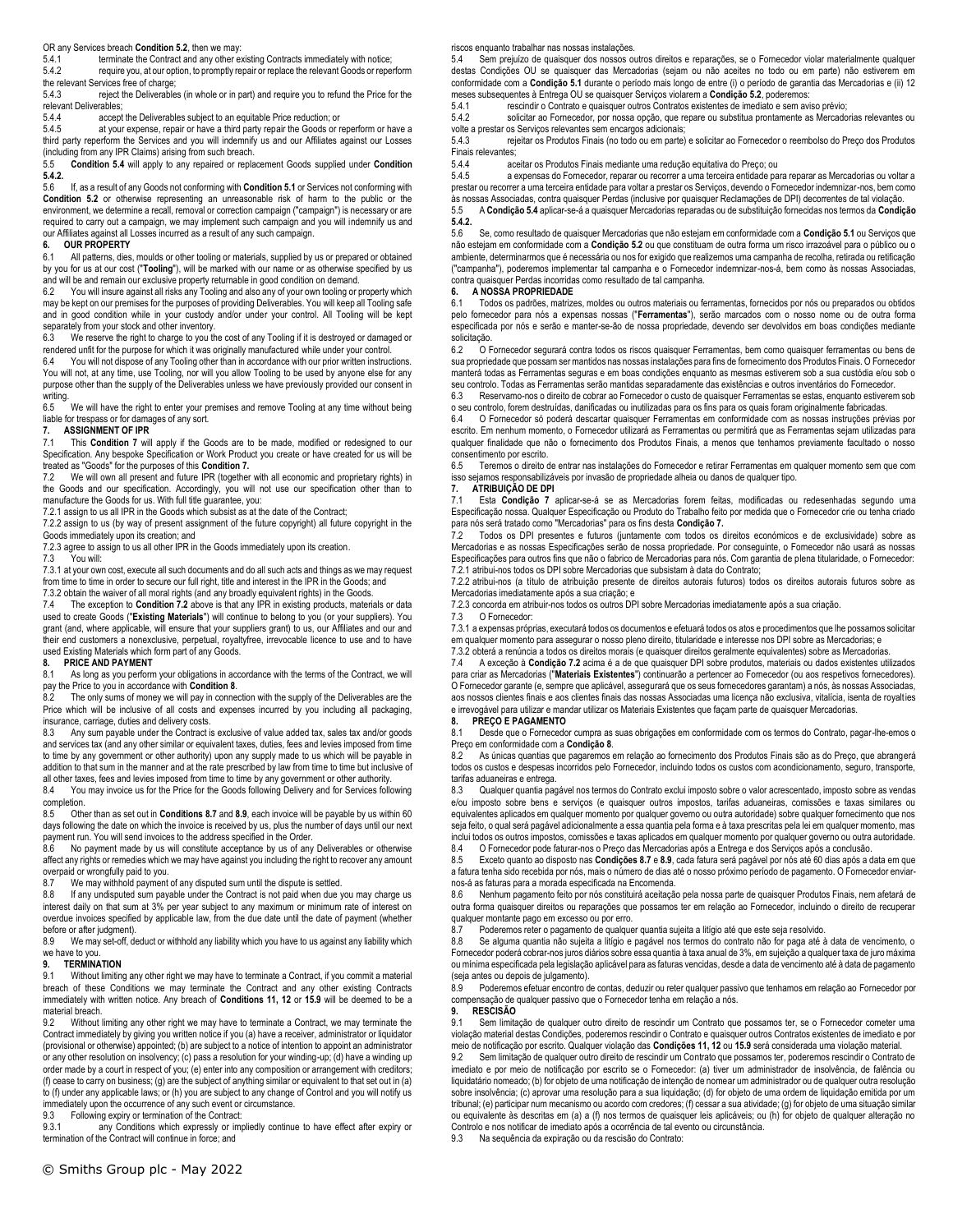9.3.2 all other rights and obligations will immediately stop but will not affect any of your or our rights, obligations, claims and liabilities which may exist prior to the date of expiry or termination; and<br> $9.3.3$ 

each party will immediately stop using the other party's Confidential Information and will as soon as reasonably possible, if requested to do so, return to the other party all of the other party's Confidential Information (including all copies and extracts) in its possession or control or confirm its secure destruction; and

9.3.4 each party may keep any of the other party's Confidential Information which it has to keep to comply with any applicable law and **Condition 9.3.3** will not apply to such Confidential Information. **Condition 11** will continue to apply to retained Confidential Information.

If we terminate a Contract, we may require you to deliver to us any supplies, materials or drawings produced or acquired by you for the terminated part of the Contract and we will agree, in good faith, on the amount payable for the same.<br>10

#### **10. LIABILITY AND INSURANCE**

10.1 You will indemnify us and our Affiliates against all our and their Losses arising from your breach of or negligent performance of or your failure to perform or delay in performing any part of these Conditions. We may, at our discretion, control the defence of any claim in respect of which you are required to indemnify us under a Contract.

10.2 Subject to **Condition 10.3**, we will not have any Liability to you for any (i) loss of profit, goodwill or revenue; or (ii) any indirect, consequential or special loss.

10.3 Nothing in these Conditions or any Contract will operate to exclude or restrict one party'<sup>s</sup>

Liability (if any) to the other (including for a person for whom it is vicariously liable):

- 10.3.1 for death or personal injury resulting from its negligence;
- 10.3.2 for its fraud or fraudulent misrepresentation; or<br>10.3.3 for any matter for which it is not permitted by lay

for any matter for which it is not permitted by law to exclude or limit its liability.

10.4 The exclusions from and limitations of liability contained in these Conditions will apply after as well as before the date of expiry or termination of any Contract.

10.5 The exclusions from, and limitations of, liability set out in this **Condition 10** will be considered severally. The invalidity or unenforceability of any one sub-clause or clause will not affect the validity or enforceability of any other sub-clause or clause and will be considered severable from each other. 10.6 You will have satisfactory insurance cover with a reputable insurer to cover your obligations to us, including public liability insurance cover, cover for any potential liabilities arising from a Contract and any insurances required by law. You will provide evidence of your insurance coverage at our request

#### **11. CONFIDENTIALITY**

11.1 Except as set out in Condition 11.2, each party will:

11.1.1 only use the other party's Confidential Information for the purpose of performing its obligations and exercising its rights under the Contract;

11.1.2 keep the other party's Confidential Information secret, safe and secure; and

11.1.3 not disclose the other party's Confidential Information to any other person.

11.2 Each party may disclose the other party<sup>3</sup>s Confidential Information:<br>11.2.1 to the extent required by law, any court of competent iurisd

to the extent required by law, any court of competent jurisdiction or the rules of any government, public or regulatory body or any stock exchange; and

11.2.2 to its officers, directors, employees and professional advisers and, in our case, our Affiliates, agents and sub-contractors, who need the Confidential Information in order for that party to

perform its obligations and exercise its rights under the Contract. A party disclosing the other party's Confidential Information under **Condition 11.2.2** will make sure that each person to whom it discloses that Confidential Information is bound by obligations of confidentiality no less onerous than those set out in this **Condition 11**.

11.3 Each party acknowledges and agrees that damages alone would not be an adequate remedy for breach of **Condition 11** by that party. Accordingly, the other party will be entitled, without having to prove special damages, to injunctive relief, equitable relief and/or specific performance for any breach or threatened breach of **Condition 11** by the first party.

#### **12. ETHICAL CONDUCT**

12.1 You will conduct your business ethically and lawfully and in accordance with our Supplier Code of Business Ethics (http://www.smiths.com/responsibility-supplier-code-of-business-ethics.aspx) or an equivalent code of ethics.

12.2 You represent and warrant that you and your subcontractors and suppliers do not use or permit unacceptable labour practices, such as child or forced labour, or unsafe working conditions and comply with all applicable labour and employment laws, regulations, standards and conventions,

including the UN<sup>7</sup>s Guiding Principles on Business & Human Rights and the International Labor

Organization's Conventions and any similar or equivalent laws applying in the jurisdiction in which we are registered.

12.3 You hereby acknowledge that you are aware of, and agree to comply with all applicable antibribery and anti-corruption laws, including but not limited to the Foreign Corrupt Practices Act (FCPA) (and related regulation and guidance) and any similar or equivalent laws applying in the jurisdiction in which we are registered.

12.4 You represent and warrant that you only supply minerals to us and our Affiliates from sources that do not (i) contribute to conflict; and/or (ii) benefit or finance armed groups in the Democratic Republic of Congo or any adjoining country. You have adopted, and require your suppliers of minerals to adopt, conflict mineral policies and management systems.

12.5 You will permit us, and any person nominated by us, to have such access to your premises, personnel, systems, books and records as we may require to verify your compliance with this **Condition 12.** We also reserve the right to inquire and investigate your conduct to satisfy ourself of your compliance with this **Condition 12** and to discontinue a business relationship with you if you or any of your officers, directors or employees is found to have breached any part of this **Condition 12.** 12.6 We are required to demonstrate that our products and our use of certain materials comply with laws and regulations (including environmental laws and regulations) and international standards. You will promptly provide us with information and declarations that we may reasonably request to enable us to comply with all applicable laws, regulations and standards, including but not limited to IEC 62474 – Material Declaration for Product of and for the Electrotechnical Industry.

#### **13. NOTICE**

13.1 Notices and other communications provided for the purposes of a Contract will be in writing,

and delivered by courier or by hand to the relevant party s address as specified on the Order (or such other address which is notified to the other party in writing from time to time), in the case of a notice to us, marked for the attention of such person as we specify.

**14. EXPORT / IMPORT / ECONOMIC SANCTIONS CONTROLS**

14.1 You agree to comply with all applicable export controls and import and economic sanctions laws and regulations, including those of your country of incorporation, from where the Goods will be 9.3.1 quaisquer Condições que continuem, expressa ou implicitamente, a produzir efeitos após a expiração ou a rescisão do Contrato continuarão em vigor; e

9.3.2 todos os outros direitos e obrigações cessarão de imediato, mas tal não afetará os direitos, obrigações, reivindicações e responsabilidades, nossos ou do Fornecedor, que possam existir antes da data de expiração ou rescisão; e cada parte cessará imediatamente de utilizar Informação Confidencial da outra parte e, logo que razoavelmente

possível, se tal lhe for solicitado, devolverá à outra parte toda a Informação Confidencial da mesma (incluindo todas as cópias e extratos) sob a sua posse ou o seu controlo ou confirmará a sua destruição segura; e

9.3.4 cada parte poderá manter qualquer da Informação Confidencial da outra parte que tenha de manter para cumprir qualquer lei aplicável e a **Condição 9.3.3** não se aplicará a tal Informação Confidencial. A **Condição 11** continuará a aplicarse à Informação Confidencial retida.<br>9.4 Se rescindirmos um Contrato

Se rescindirmos um Contrato, poderemos solicitar ao Fornecedor que nos entregue quaisquer fornecimentos, materiais ou desenhos por ele produzidos ou adquiridos para a parte rescindida do Contrato e concordaremos, de boa-fé, sobre o montante pagável pelos mesmos.

## 10. **RESPONSABILIDADE E SEGURO**<br>10.1 O Fornecedor indemnizar-nos-á, bem como

10.1 O Fornecedor indemnizar-nos-á, bem como às nossas Associadas, por todas as Perdas decorrentes da violação, do cumprimento negligente, do incumprimento ou do atraso no cumprimento de qualquer parte destas Condições. Poderemos, por nossa exclusiva decisão, controlar a defesa de qualquer reclamação em relação à qual o Fornecedor nos deva indemnizar nos termos de um Contrato.

10.2 Em sujeição à **Condição 10.3**, não teremos qualquer Responsabilidade para com o Fornecedor por qualquer (i) perda de lucros, goodwill ou receitas; ou (ii) perda indireta, consequente ou especial.

10.3 Nada nestas Condições ou em qualquer Contrato servirá para excluir ou restringir a Responsabilidade (caso exista) de uma das partes para com a outra (inclusive em relação a uma pessoa pela qual seja responsável por delegação):

10.3.1 por morte ou lesões pessoais resultantes de negligência;<br>10.3.2 por fraude ou deturnação fraudulente: ou

por fraude ou deturpação fraudulenta; ou

10.3.3 por qualquer assunto em relação ao qual não seja permitida por lei a exclusão ou limitação da sua responsabilidade.

10.4 As exclusões e limitações de responsabilidade contidas nestas Condições aplicar-se-ão tanto antes como depois da data de expiração ou rescisão de qualquer Contrato.

10.5 As exclusões e limitações de responsabilidade definidas nesta **Condição 10** serão consideradas individualmente. A invalidade ou a inexequibilidade de qualquer subcláusula ou cláusula não afetarão a validade ou a exequibilidade de qualquer outra subcláusula ou cláusula e serão consideradas independentes entre si.

10.6 O Fornecedor terá uma cobertura de seguro satisfatória junto de uma seguradora conceituada para cobrir as suas obrigações para connosco, incluindo um seguro de responsabilidade civil, a cobertura para responsabilidades potenciais decorrentes de um Contrato e quaisquer seguros exigidos por lei. A nosso pedido, o Fornecedor apresentará prova documental da cobertura dos seus seguros.

#### **11. CONFIDENCIALIDADE**

11.1 Exceto conforme estabelecido na **Condição 11.2**, cada parte:

11.1.1 usará a Informação Confidencial da outra parte apenas para fins de cumprimento das suas obrigações e exercício dos seus direitos nos termos do Contrato;

11.1.2 manterá secreta, segura e protegida a Informação Confidencial da outra parte; e

não divulgará a Informação Confidencial da outra parte a nenhuma outra pessoa.

11.2 Cada parte poderá divulgar a Informação Confidencial da outra parte:

na medida exigida pela lei, por qualquer tribunal competente ou pelas regras de qualquer entidade governamental, pública ou reguladora ou de qualquer bolsa de valores; e<br>11.2.2 aos seus responsáveis, diretores, empregados e consultore

11.2.2 aos seus responsáveis, diretores, empregados e consultores profissionais, bem como, no nosso caso, às nossas Associadas, agentes e subcontratadas, que precisem da Informação Confidencial para que essa parte cumpra as suas obrigações e exerça os seus direitos nos termos do Contrato. Uma parte que divulgue Informação Confidencial da outra parte nos termos da **Condição 11.2.2** assegurar-se-á de que todas as pessoas a quem divulgue essa Informação Confidencial

11.3 Cada parte reconhece e concorda que a indemnização por danos só por si não seria uma reparação adequada pela violação da **Condição 11** por essa parte. Por conseguinte, a outra parte terá direito, sem necessidade de demonstrar a existência de danos especiais, a injunção, medida equitativa e/ou execução específica por qualquer violação ou ameaça de

Empresarial do Fornecedor (http://www.smiths.com/responsibility-supplier-code-of-business-ethics.aspx) ou com um código de

12.2 O Fornecedor declara e garante, em seu nome e em nome dos seus subcontratados e fornecedores, que não usa nem permite práticas laborais inaceitáveis, como o trabalho infantil ou forçado, ou condições de trabalho inseguras e que cumpre todas as leis, regulamentos, normas e convenções do trabalho e do emprego aplicáveis, incluindo os Princípios Orientadores sobre Empresas e Direitos Humanos da ONU, as Convenções da Organização Internacional do Trabalho e quaisquer leis similares ou equivalentes aplicáveis na jurisdição em que estamos registados.

12.3 O Fornecedor reconhece por esta via que tem conhecimento de todas as leis antissuborno e anticorrupção aplicáveis e que concorda em cumpri-las, incluindo a Foreign Corrupt Practices Act (FCPA) (e os regulamentos e orientações correlacionados), bem como quaisquer leis similares ou equivalentes aplicáveis na jurisdição em que estamos registados.

12.4 O Fornecedor declara e garante que só fornecerá, a nós e às nossas Associadas, minerais provenientes de fontes que (i) não contribuem para conflitos; e/ou (ii) não beneficiam nem financiam grupos armados da República Democrática do Congo ou de qualquer país limítrofe. O Fornecedor adotou e exige aos seus fornecedores de minerais que adotem políticas e sistemas de gestão de minerais de conflito.

12.5 O Fornecedor permite-nos, bem como a qualquer pessoa nomeada por nós, que tenhamos acesso às suas instalações, pessoal, sistemas, livros e registos de que possamos necessitar para verificar a sua conformidade com esta **Condição 12**. Também nos reservamos o direito de inquirir e investigar a conduta do Fornecedor para nos assegurarmos da sua conformidade com esta **Condição 12** e para descontinuarmos uma relação comercial com o Fornecedor caso se determine que este ou qualquer dos seus responsáveis, diretores ou empregados violaram qualquer parte desta **Condição 12.** 

12.6 Somos obrigados a demonstrar que os nossos produtos e que a nossa utilização de determinados materiais está em conformidade com as leis e regulamentos (incluindo leis e regulamentos ambientais) e com as normas internacionais. Deverá prontamente prestar-nos as informações e declarações que lhe possamos razoavelmente solicitar para nos permitir cumprir todas as leis, regulamentos e normas aplicáveis, incluindo mas não se limitando à norma IEC 62474 - Material Declaration for Product of and for the Electrotechnical Industry (Declaração de Material para Produto de e para o Setor Eletrotécnico).

**13. NOTIFICAÇÃO**

13.1 As notificações e outras comunicações facultadas para os fins de um Contrato serão por escrito e entregues por correio ou em mão na morada da parte relevante conforme especificada na Encomenda (ou noutra morada que seja comunicada à outra parte por escrito em qualquer momento), no caso de uma notificação para nós, enviada à atenção da pessoa que especificarmos.

#### **14. CONTROLOS SOBRE EXPORTAÇÕES / IMPORTAÇÕES / SANÇÕES ECONÓMICAS**

14.1 O Fornecedor concorda em cumprir todos os controlos sobre exportações e leis e regulamentos sobre importações e sanções económicas aplicáveis, incluindo os do seu país de constituição, de onde as Mercadorias serão fornecidas, de onde as Mercadorias serão recebidas e de qualquer outra jurisdição relevante. O Fornecedor também obterá, conforme necessário, e cumprirá todas as autorizações governamentais aplicáveis e as respetivas disposições no fornecimento das Mercadorias. Sem limitação do acima exposto, o Fornecedor não transferirá quaisquer itens, dados ou serviços de exportação controlada fornecidos por nós em relação com o Contrato, incluindo transferências para quaisquer pessoas, inclusive as pessoas empregadas, associadas ou sob contrato do Fornecedor ou dos seus fornecedores secundários, sem a autoridade de uma licença, isenção ou exceção aplicável.

14.2 O Fornecedor facultar-nos-á todas as informações necessárias de suporte a quaisquer requisitos regulamentares ou governamentais de autorização que tenhamos a respeito das Mercadorias.

ética equivalente

estejam vinculadas por obrigações de confidencialidade não menos onerosas do que as estabelecidas nesta **Condição 11**.

violação da **Condição 11** pela primeira parte.

12.1 O Fornecedor conduzirá os seus negócios de forma ética e legítima e em conformidade com o nosso Código de Ética

# **12. CONDUTA ÉTICA**